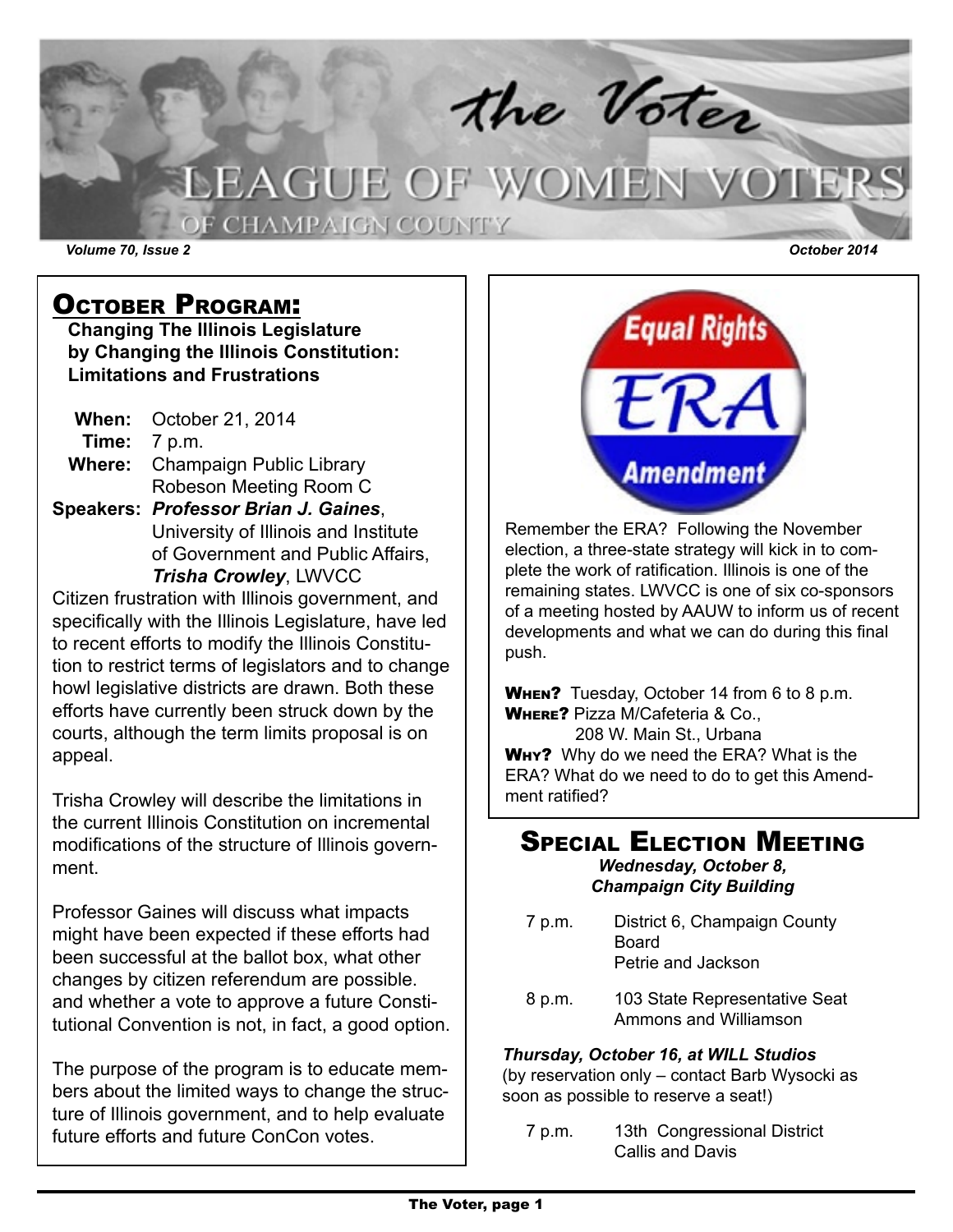### **LWVCC Board - 2014-2015**

| President:      | Barbara Wysocki          |  |  |
|-----------------|--------------------------|--|--|
|                 | 217-367-5014             |  |  |
|                 | bwysocki16@gmail         |  |  |
| Vice President: | Vacant                   |  |  |
| Secretary:      | Mary Kay Pleck           |  |  |
|                 | 217-344-3747             |  |  |
|                 | mkpleck@holmail.com      |  |  |
| Treasurer:      | Sandy Volk               |  |  |
|                 | 217-367-7664             |  |  |
|                 | sandyvolk803@gmail.com   |  |  |
| Directors:      | <b>Trisha Crowley</b>    |  |  |
|                 | 217-359-2514             |  |  |
|                 | tcrowley9491@gmail.com   |  |  |
|                 | <b>Theresa Michelson</b> |  |  |
|                 | 217-344-4078             |  |  |
|                 | thmichelson@gmail.com    |  |  |
|                 | Antje Kolodziej          |  |  |
|                 | 217-356-1734             |  |  |
|                 | antje@illinois.edu       |  |  |

Do you have friends or acquaintances who might be interested in the League? Email Kat Bork at katdenbk@gmail.com or phone her at (217)840-0450 with names and addresses and we will send them the Voter for the next three months

### IN MEMORIAM: **Susan Stone**

Long-time League member Susan Stone died on Tuesday, August 26, after a long illness. Her activity in League led her to many other activities in the community at large. Among her many accomplishments were: CCDC, the Regional Planning Commission, and a centennial tree project. She served on the Urbana Park District and the Urbana Library Foundation Board. She served on the U.S. Judicial Nominations Commission of the Central District of Illinois.

A memorial service is set for 2 p.m. Saturday, November 8, at Clark-Lindsey Village.

# PRESIDENT'S LETTER

League of Women Voters of Champaign County

**'All politics is local'— Tip O'Neil**

Despite the talk about big money and nasty political ads in our nation and state campaigns, the genius of our democracy rests in local political races. Locally, we can literally reach out and touch candidates who choose to run for county board, county offices, and even candidates for state offices. We encounter them at street festivals and the grocery store. How cool! Not so this year in Champaign County. Consider:

- Of 11 county board districts, only 3 have competitive races.
- Of 4 county-wide offices, only 1 has a race.

There's more. LWVCC – along with The News-Gazette and the NAACP – co-sponsor Candidates' Forums which allow citizens an opportunity to observe the candidates side by side, responding — unrehearsed — to questions that deal with matters important to us as a county community: the state of our justice system, economic development, budget priorities.

Not so this year in Champaign County. Consider: two county board candidates were unresponsive or unavailable to participate; the one county-wide candidate made other plans as the opposition switched candidates. Even the Congressional candidates agreed to participate but only with a shorter time span than what local media proposed.

Side-stepping local forums is not good for our democratic system. And we cannot blame the Koch Brothers or negative advertising.

Sincerely,

Barbara Wysocki LWVCC President

## Redistricting: What's New? Where Is It Going?

It's gotten a bit quiet on the Redistricting front, but not entirely silent. For the last couple of months, debriefing sessions have been held around the state to assess the experience in local communities. Most of these meetings have involved League chapters since League activity was critical to amassing the number of signatures.

On Sept. 16th, CHANGE Illinois -- the coalition that set

up YES FOR INDEPENDENT MAPS -- met to do the same kind of debriefing. More than 20 were in attendance, including two from LWVIL, to assess what worked well and what adjustments would be necessary to launch a successful third attempt.

It will probably be early in 2015 before a decision is announced regarding a third attempt at another redistricting effort.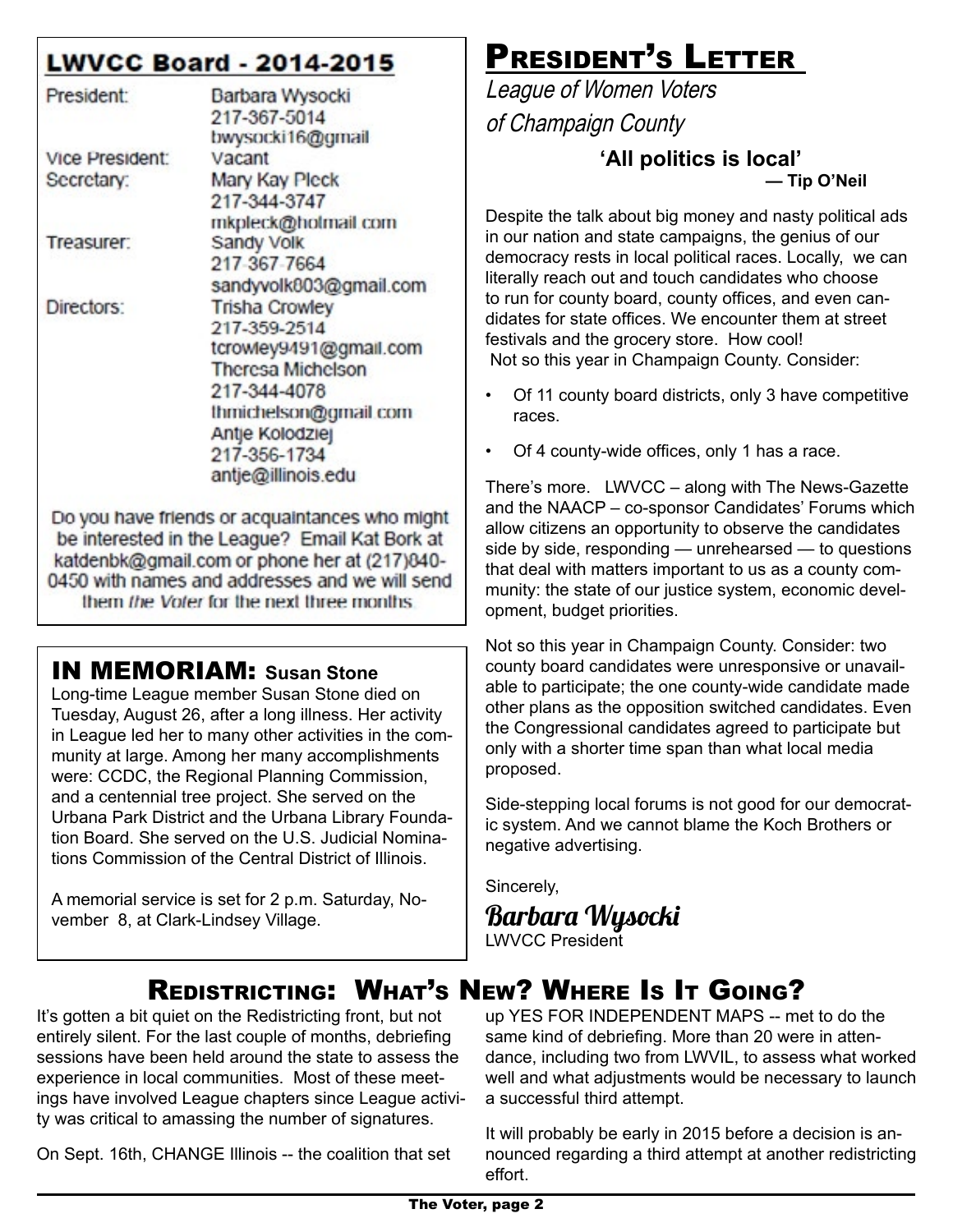### **Membership Form - League of Women Voters of Champaign County** \*\* RENEW ONLINE! www.lwychampaigncounty.org\*\*

| Name: Name: All and the state of the state of the state of the state of the state of the state of the state of the state of the state of the state of the state of the state of the state of the state of the state of the sta                                                                                                                                                                                                                                |                                                                                           |                                                             | Date. |  |
|---------------------------------------------------------------------------------------------------------------------------------------------------------------------------------------------------------------------------------------------------------------------------------------------------------------------------------------------------------------------------------------------------------------------------------------------------------------|-------------------------------------------------------------------------------------------|-------------------------------------------------------------|-------|--|
| Address.                                                                                                                                                                                                                                                                                                                                                                                                                                                      |                                                                                           | Zip.                                                        |       |  |
| Preferred Phone #:                                                                                                                                                                                                                                                                                                                                                                                                                                            | Email:                                                                                    |                                                             |       |  |
|                                                                                                                                                                                                                                                                                                                                                                                                                                                               | Include this email address in the League Membership Directory? YES NO (please circle one) |                                                             |       |  |
| Please circle the type of 1 year membership:<br>Student Dues* \$5.00                                                                                                                                                                                                                                                                                                                                                                                          | Individual Dues* \$65,00<br>Household Dues* \$97.50                                       | #New Individual Dues \$32.50<br>#New Household Dues \$48.75 |       |  |
| # Dues for new members, for one year, are half the amount paid by continuing members.<br>* Dues and donations are not tax deductible as charitable contributions from your federal income tax return. You may, however, make a tax deductible<br>contribution to the Education Fund (of LWVCC) by writing a separate check made payable to "LWVIL Education Fund". Please include "Champaign<br>County" on the memo line of your check to the Education Fund. |                                                                                           |                                                             |       |  |

## Calling All Court Watchers

The UI College of Law and LWVCC has had a long-standing partnership in a court watching program. In recent years, our participation has dropped off, and the College of Law is asking to rekindle this collaboration. Observation programs always benefit from fresh eyes and ears. Certainly, the activity of a courtroom can provide much to take in and process, so having more observers would enhance the experience for everyone concerned.

The College of Law will train volunteers to observe and to report their findings. Your observing schedule can be very flexible and, of course, it's all done during the day. No holiday or weekend work.

Interested?? Contact Barb Wysocki at **bwysocki16@ gmail.com** or League member Tina Gunsalus at **ckg@gunsalus.net** .

# Charter School Update Position Group To Meet Oct. 16

Our local committee on Charter School Position Update will begin meeting on Thursday, October 16. The local committee, consisting of Theresa Michelson and Sue Phillips, co-chairs, and Lillian Katz, Jo Kibbee, Pat Meller, Peggy Patten, and Susan Taylor, will meet to review materials forwarded by the state League. Those materials can be found at http://www.lwvil.org/charter-schools.html. Our November 18 meeting will allow all League members to expess their opinons.

In 2001, the LWVIL adopted a position on Charter Schools. Since the original position was adopted there have been many new developments including the creation of the state Commission on Charter schools, the arrival of virtual charters, the rapid increase in the number of charter campuses in Illinois and the existence of numerous studies examining the effects of charter schools. In light of these developments, delegates to the 2013 LWVIL state convention approved updating the Charter Schools Position during the 2013-2015 biennium.

At the state level, the charter schools position update committee has been researching, creating, and debating questions addressing a variety of issues regarding charter schools--ranging from Authorization to Zero tolerance discipline, with consideration for policies which might apply to all public schools, including charters.

Anyone else is interested in being on the committee **must** be able to attend the first meeting at 9 a.m. on October 16 at 2013 Silver Ct W, Urbana. If you have questions or would like more information, contact Theresa at 344-4078 or **thmichelson@gmail.com** .